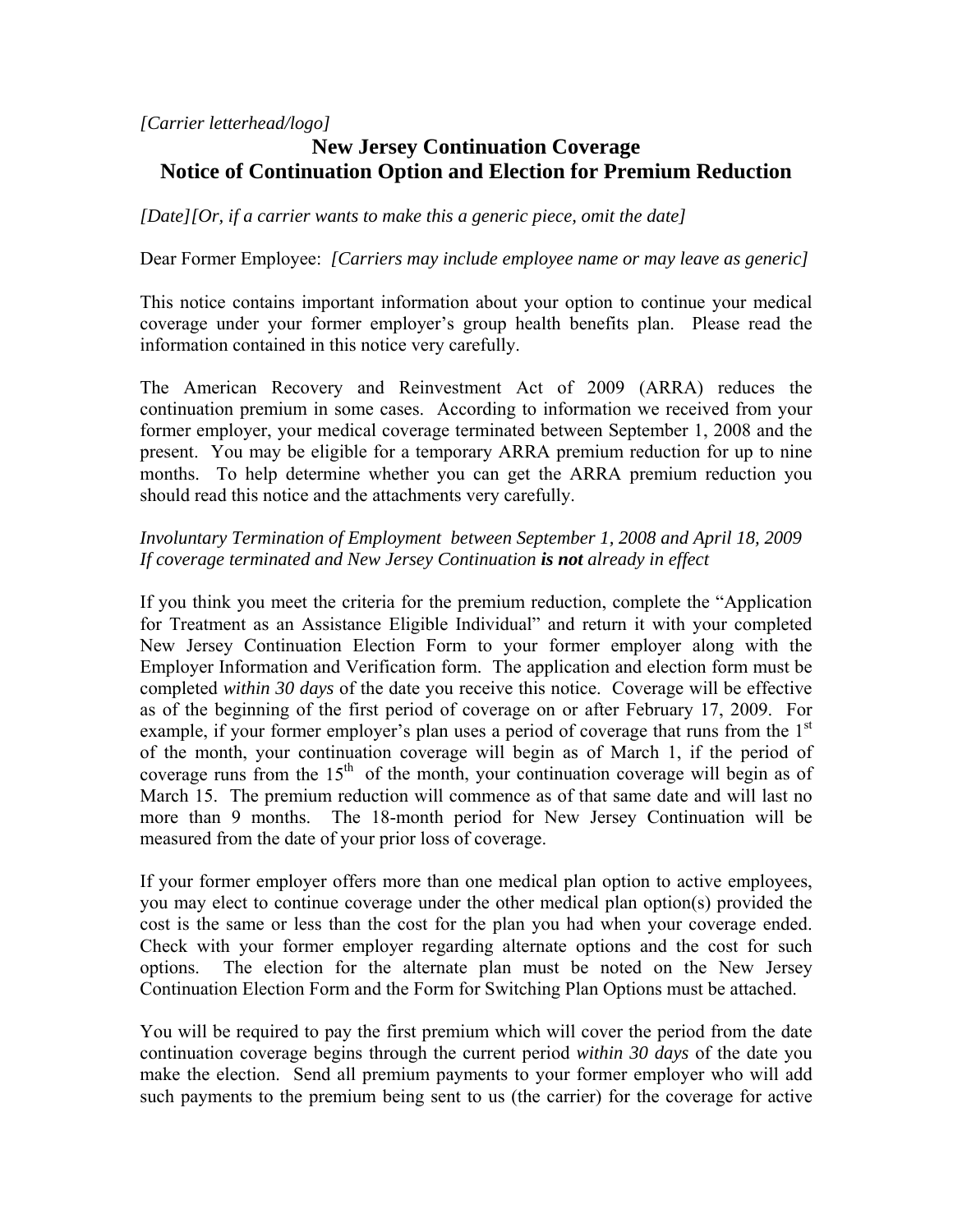employees. If you qualify for the premium reduction, the premium you must pay will be 35% of the cost for the New Jersey Continuation coverage. *[Specific premium information is enclosed.] [Carriers, if it is not enclosed, say how the former employee can get it]* 

### *Involuntary Termination of Employment between September 1, 2008 and April 18, 2009 If coverage terminated and New Jersey Continuation is already in effect*

If you are already covered under New Jersey Continuation it is not necessary to complete another Continuation Election Form. You must, however, complete the "Application for Treatment as an Assistance Eligible Individual" within 30 days of the date you receive it if you wish to be considered for the premium reduction. Mail the completed application to your former employer along with the Employer Information and Verification form. The premium reduction will be effective as of the beginning of the first period of coverage on or after February 17, 2009. For example, if your former employer's plan uses a period of coverage that runs from the  $1<sup>st</sup>$  of the month, your premium reduction will be effective as of March 1, if the period of coverage runs from the  $15<sup>th</sup>$  of the month, your premium reduction will begin as of March 15. In no event will the premium reduction be effective for a period prior to the date coverage ended. March and/or April Premiums that may already have been paid in full will be refunded or credited. The premium reduction will last no more than 9 months. Such 9-month premium reduction period neither extends nor reduces the 18 months available for New Jersey Continuation.

If your former employer offers more than one medical plan option to active employees you may elect to continue coverage under the other medical plan option(s) provided the cost is the same or less than the cost for the plan you had when your coverage ended. Check with your former employer regarding alternate options and the cost for such options. The election for the alternate plan must be specified on the Form for Switching Plan Options. Return this form *within 30 days* of receipt of this notice. The coverage under the new plan will be effective as of the start of the first period of coverage on or after the form is received.

If you qualify for the premium reduction, the premium you must pay will be 35% of the cost for the New Jersey Continuation coverage. Since you will already have paid the March and April New Jersey Continuation premiums in full, you will receive a refund or a credit for the excess payments for March and April.

### *Involuntary Termination of Employment between April 19, 2009 and December 31, 2009*

If you think you meet the criteria for the premium reduction, complete the "Application for Treatment as an Assistance Eligible Individual" and mail it with your completed New Jersey Continuation Election Form to your former employer. *Both* must be completed *within 30 days* of the date you receive this notice. Your mailing to the former employer must also include the Employer Information and Verification Form. Coverage will be effective as of the day after your coverage ended, meaning there will be no break in coverage. The premium reduction will last no more than 9 months. Such 9-month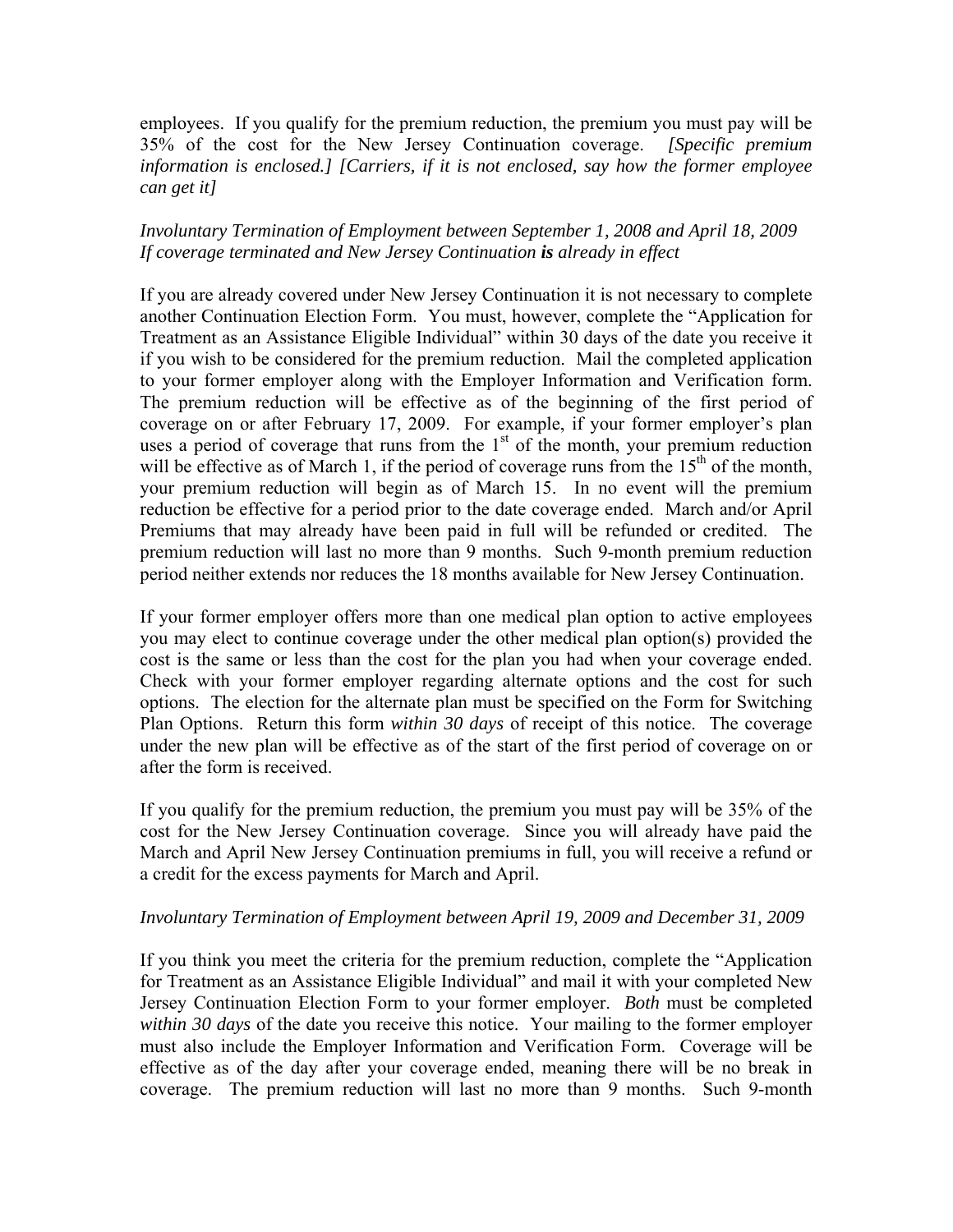premium reduction period neither extends nor reduces the 18 months available for New Jersey Continuation.

If your former employer offers more than one medical plan option to active employees you may elect to continue coverage under the other medical plan option(s) provided the cost is the same or less than the cost for the plan you had when your coverage ended. Check with your former employer regarding alternate options and the cost for such options. The election for the alternate plan must be noted on the New Jersey Continuation Election Form and the Form for Switching Plan Options must be attached

You will be required to pay the first premium which will cover the period from the date continuation coverage begins through the current period *within 30 days* of the date you make the election. Send all premium payments to your former employer who will add such payments to the premium being sent to us (the carrier) for the coverage for active employees. If you qualify for the premium reduction, the premium you must pay will be 35% of the cost for the New Jersey Continuation coverage. *[Specific premium information is enclosed.] [Carriers, if it is not enclosed, say how the former employee can get it]* 

Mail these completed forms to your former employer.

- $\checkmark$  New Jersey Continuation Election Form (if you are electing continuation now)
- $\checkmark$  Form for Switching Options (if you are electing another option)
- $\checkmark$  Request for Treatment as an Assistance Eligible Individual
- $\checkmark$  Employer Information and Verification

If you have any questions concerning an election for New Jersey Continuation or the premium reduction, please contact *[carrier member services at phone]*

Sincerely, *[Carrier]*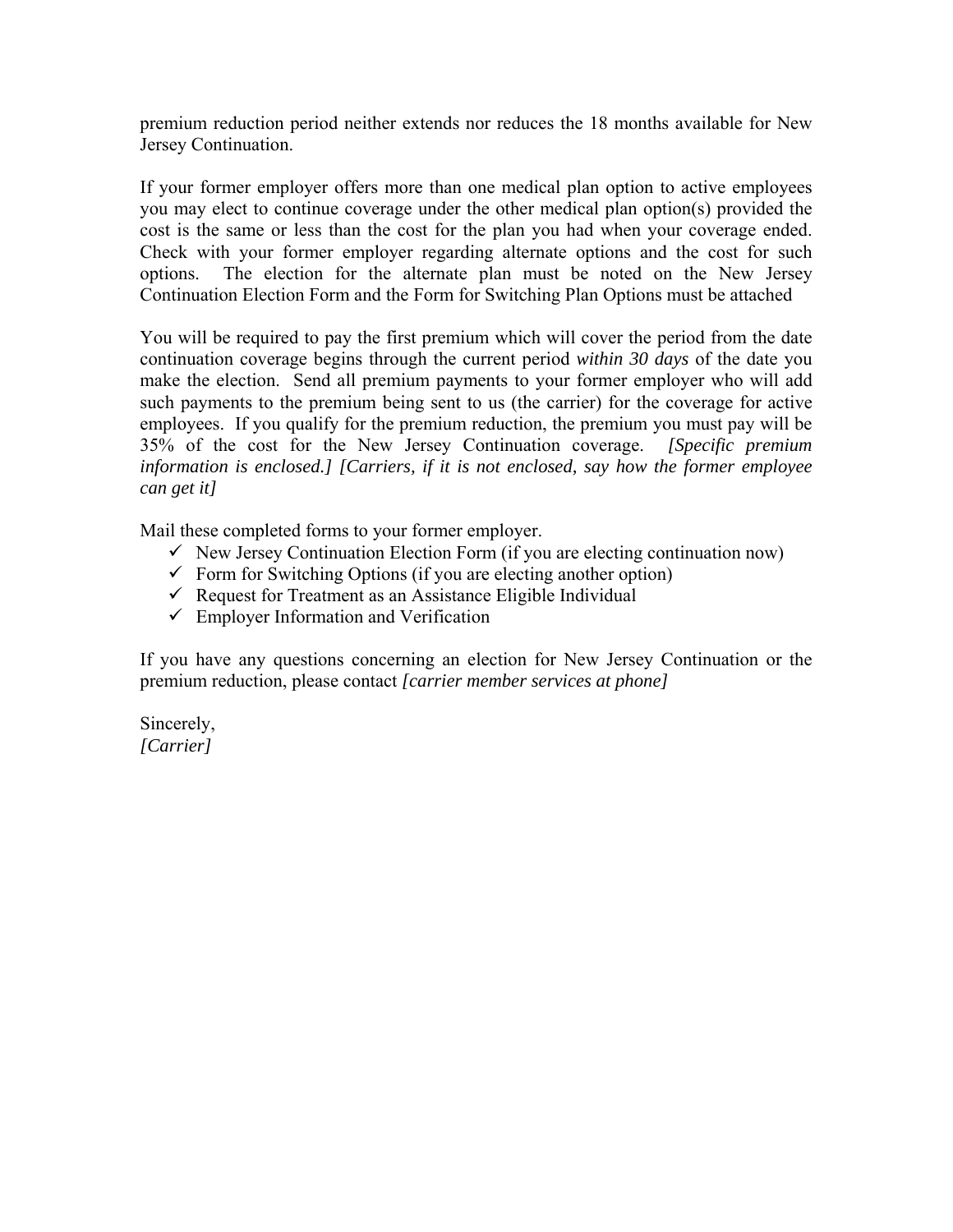## **New Jersey Continuation Election Form**

For involuntary terminations of employment between September 1, 2008 and December 31, 2009

#### *Instructions:*

This Election Form can ONLY be used to elect New Jersey Continuation in the event of an *involuntary* termination of employment occurring between September 1, 2008 and December 31, 2009. For *all other* elections of New Jersey Continuation please consult the employer that provided the group coverage under which you were covered.

To elect to continue medical coverage under New Jersey Continuation, the terminated employee must complete the following form and mail it to the former employer*.* The completed election form must be postmarked *within 30 days* of the date this notice was received.

If medical coverage under New Jersey Continuation is already in effect, do not complete this election form again.

I elect to continue medical coverage for myself and all dependents listed in item II below.

### **I. Terminated Employee Information**

| Name:   |                         |               |                        | SS#   |                     |
|---------|-------------------------|---------------|------------------------|-------|---------------------|
|         | First                   | МI            | Last                   |       | or other identifier |
| Address |                         |               |                        |       |                     |
|         |                         | <b>Street</b> | City                   | State | Zip Code            |
| Dates:  | <b>Employment Ended</b> |               | Medical Coverage Ended |       |                     |

Was the termination an involuntary termination of employment?  $\square$  Yes  $\square$  No If No, do not submit this form. Contact your former employer for information on New Jersey Continuation.

### **II. Dependent Information**

List all dependents who were covered under your former employer's medical plan on the date before your employment was involuntarily terminated and who you wish to cover under New Jersey Continuation. *Note*: Dependent coverage can ONLY be continued if the former employee elects to continue coverage for him/herself.

| Name | Date of Birth Relationship | SS#<br>To employee or other identifier |
|------|----------------------------|----------------------------------------|
|      |                            |                                        |
|      |                            |                                        |
|      |                            |                                        |
|      |                            |                                        |
|      |                            |                                        |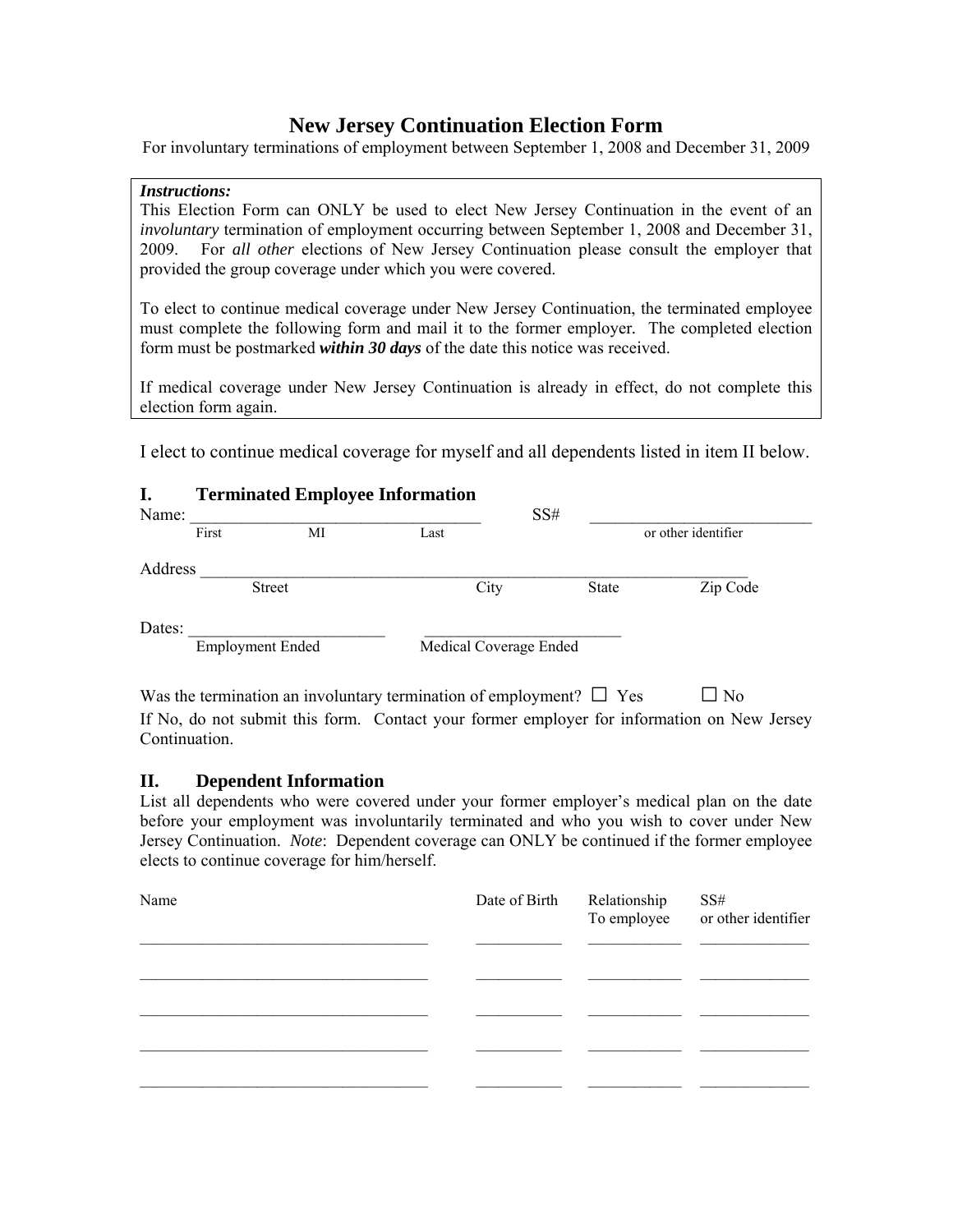### **III. Plan Selection**

Check one

□Same coverage that was in effect on the day before coverage ended or such other replacement coverage as is currently offered to active employees

 $\mathcal{L}_\text{max}$  , and the set of the set of the set of the set of the set of the set of the set of the set of the set of

□Alternate coverage. You must complete the Form for Switching Plan Options

## **IV. Signature**

Signature of Terminated Employee Date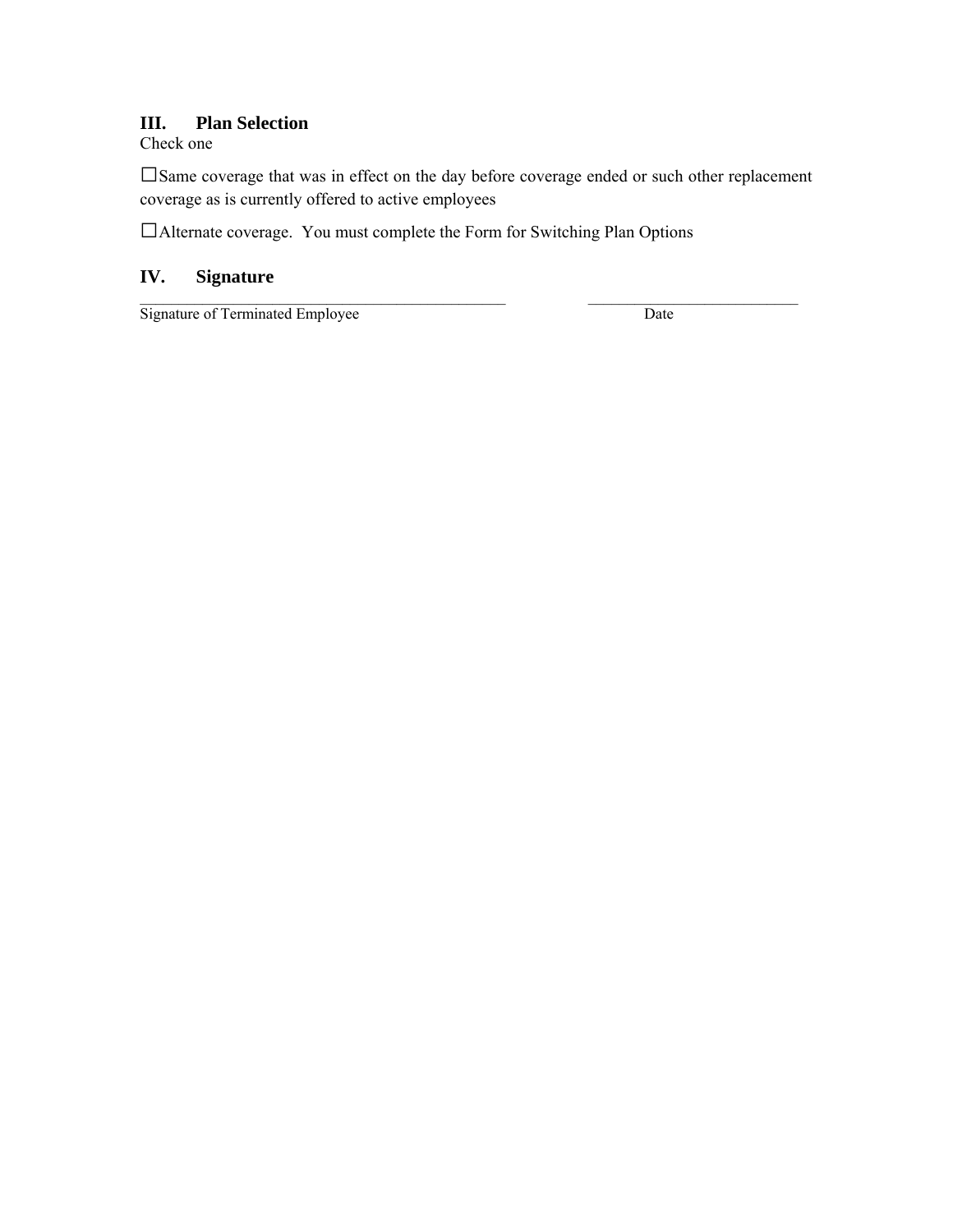## **Form for Switching Plan Options**

For involuntary terminations of employment between September 1, 2008 and December 31, 2009

#### *Instructions:*

This Form for Switching Plan Options can ONLY be used if you have elected or are electing New Jersey Continuation following an *involuntary* termination of employment occurring between September 1, 2008 and December 31, 2009.

Contact your former employer and ask the following:

1. Does the employer offer a medical plan for active employees other than the plan under which you were covered prior to your termination of employment? If yes, proceed to item 2. If no, you have no opportunity to switch plan options.

2. Is the cost for the alternate plan the same or less than the cost for the plan under which you were covered prior to your termination of employment? If yes, proceed to item 3. If no, you have no opportunity to switch plan options.

3. Ask your former employer for the name of the carrier issuing the alternate plan, the exact plan name of the alternate plan along with information on the applicable copayments, deductible and coinsurance. If the employer is not sure of this information, suggest that he or she ask the broker for these details. The carrier will verify the availability of the alternate plan.

For new elections of New Jersey Continuation the alternate plan will be effective as of the effective date of continuation coverage.

If New Jersey Continuation is already in effect, the alternate plan will be effective as of the start of the first period of coverage on or after this election is received.

I elect New Jersey Continuation coverage for myself and my covered dependents under the alternate plan option as stated below.

### **I. Terminated Employee Information**

| Name:  |                         |                                  |                          | SS# |       |                     |
|--------|-------------------------|----------------------------------|--------------------------|-----|-------|---------------------|
|        | First                   | $\overline{MI}$                  | Last                     |     |       | or other identifier |
|        |                         |                                  |                          |     |       |                     |
|        |                         | <b>Street</b>                    | City                     |     | State | Zip Code            |
| Dates: |                         |                                  |                          |     |       |                     |
|        | <b>Employment Ended</b> |                                  | Medical Coverage Ended   |     |       |                     |
| II.    |                         | <b>Alternate Plan Election</b>   |                          |     |       |                     |
|        |                         |                                  |                          |     |       |                     |
|        | Name of alternate plan: |                                  |                          |     |       |                     |
|        | Copayment:              |                                  | Deductible: Coinsurance: |     |       |                     |
| Ш.     | <b>Signature</b>        |                                  |                          |     |       |                     |
|        |                         | Signature of Terminated Employee |                          |     | Date  |                     |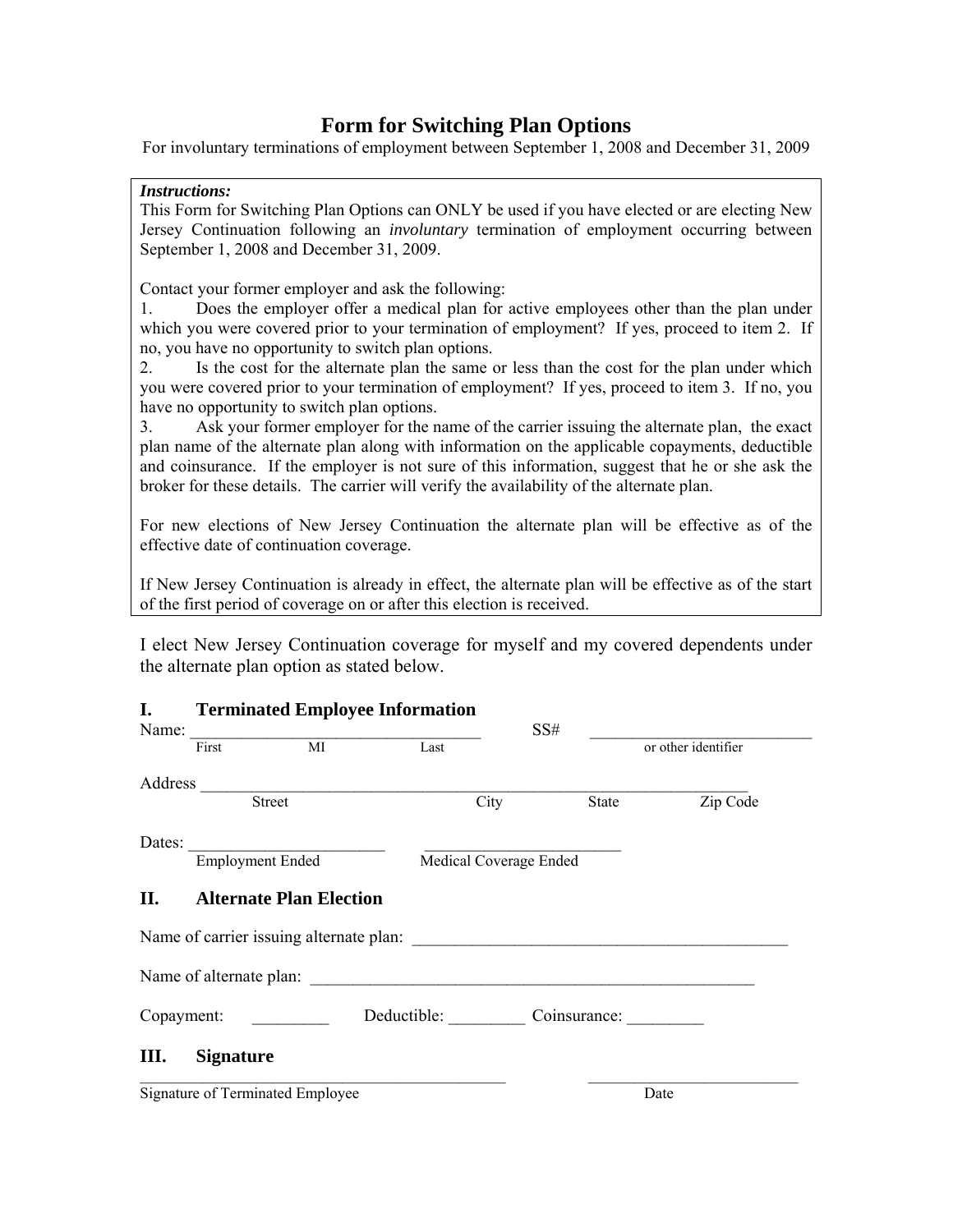### **American Recovery and Reinvestment Act of 2009 (ARRA) Employer Information and Verification**

Dear Former Employer:

I received information from the insurance carrier regarding New Jersey Continuation coverage and have completed the "Request for Treatment as an Assistance Eligible Individual" The carrier also sent me this Employer Information and Verification to send to you to complete.

In order for the carrier to determine if I am eligible for the ARRA Premium Reduction please complete the following and return it to the carrier along with my Request for Treatment as an Assistance Eligible Individual and my continuation election form, if it is enclosed. Please complete and mail immediately so the carrier may process my request.

Please understand that your cooperation in providing this information will **not** result in you being required to pay the 65% reduction. The carrier will pay it. Without this information I may not be able to take advantage of the premium reduction. While the carrier and I anticipate you will cooperate, the New Jersey Department of Labor and Workforce Development has indicated it will take necessary action if an employer fails to cooperate. Further, if you fail to complete the Employer Information and Verification the carrier will deny my request for treatment as an assistance eligible individual which will entitle me to appeal rights with the U.S. Department of Health and Human Services.

Former Employee Name:

Employee fill in your name

#### **To be completed by Former Employer**

| Date Employment Terminated:                                                                                                                                                                    |                                          |                      |  |  |  |  |
|------------------------------------------------------------------------------------------------------------------------------------------------------------------------------------------------|------------------------------------------|----------------------|--|--|--|--|
| Was the termination an <i>involuntary</i> termination of employment?<br>Yes $\Box$ No<br>If no, the premium reduction is not available. Briefly describe the circumstances of the termination: |                                          |                      |  |  |  |  |
| Date medical coverage terminated:                                                                                                                                                              |                                          |                      |  |  |  |  |
| Do you currently offer group medical coverage to active employees?<br>If no, continuation is not available and neither is the premium reduction.                                               |                                          | Yes $\Box$ No        |  |  |  |  |
| Has your company continuously maintained group medical coverage under our plan or under a                                                                                                      |                                          |                      |  |  |  |  |
| succeeding carrier's plan since the date the employee was terminated?<br>If no, continuation is not available and neither is the premium reduction.                                            |                                          | $\Box$ Yes $\Box$ No |  |  |  |  |
| Do you offer more than one plan option to employees?<br>If yes, name the carriers and identify the other plans.                                                                                |                                          | Yes $\Box$<br>No.    |  |  |  |  |
| <b>Carrier name</b>                                                                                                                                                                            | <b>Plan</b> (name and brief description) |                      |  |  |  |  |
| Is your current group medical coverage issued by another carrier?<br>If yes, identify the carrier                                                                                              |                                          | Yes $\Box$<br>No     |  |  |  |  |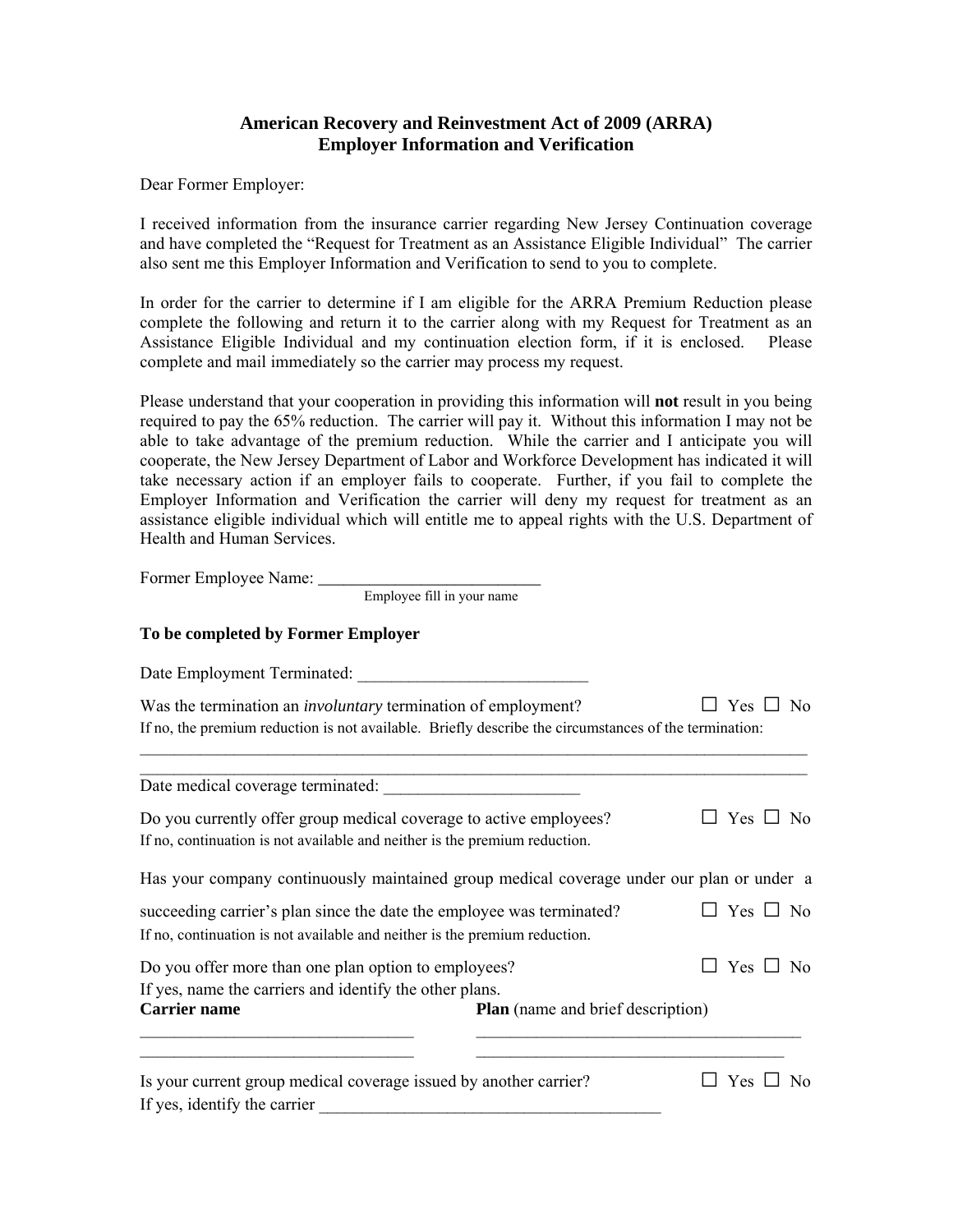If yes and your former employee was involuntarily terminated from employment between September 1, 2008 and December 31, 2009, please send a copy of this form to this other carrier at the address you currently use for new enrollments so the former employee may secure New Jersey Continuation coverage and the premium reduction under that carrier's plan.

| $Emplover-Signature$                                                                                                                                                                                                                                                              | Date      |        |
|-----------------------------------------------------------------------------------------------------------------------------------------------------------------------------------------------------------------------------------------------------------------------------------|-----------|--------|
| Employer – Printed name                                                                                                                                                                                                                                                           | Telephone | E-mail |
| <b>Instruction to Former Employer:</b> Send this Employer Information and Verification form along<br>with the Magnetic $\alpha$ of continuation $\Gamma$ between $\Gamma$ and $\Gamma$ and $\Gamma$ and $\alpha$ and $\alpha$ and $\alpha$ and $\alpha$ and $\alpha$ and $\alpha$ |           |        |

with the New Jersey Continuation Election Form, if any, Form for Switching Plan Options, if any and the Request for Treatment as an Assistance Eligible Individual to *[carrier, address].*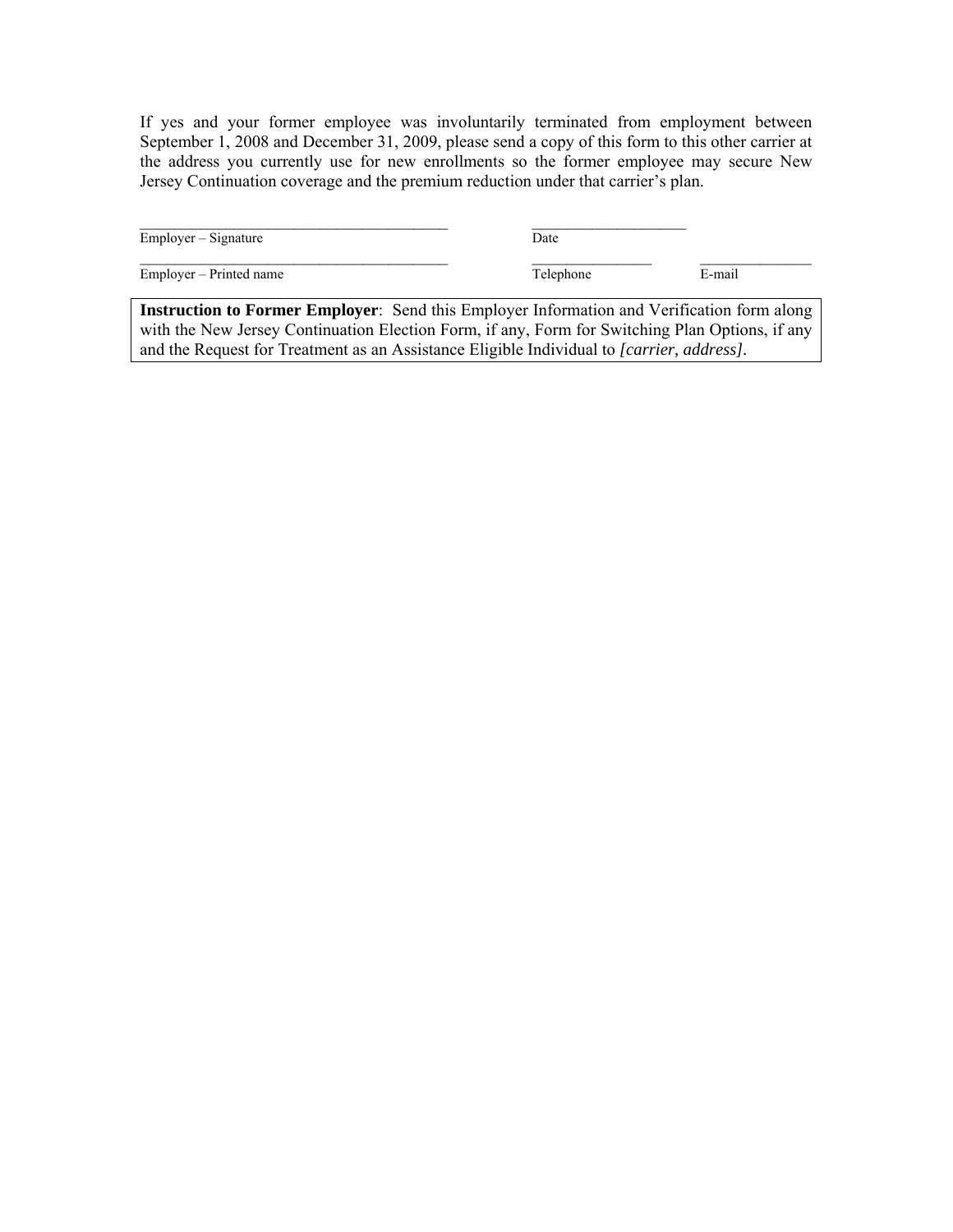| To apply for ARRA Premium Reduction, complete this form and send it to your former employer<br>along with your Election Form if newly electing New Jersey Continuation. Also send the Employer<br>Information and Verification form to your former employer.                                                |                                                                                                                                                                                        |                  |                                      |  |  |  |
|-------------------------------------------------------------------------------------------------------------------------------------------------------------------------------------------------------------------------------------------------------------------------------------------------------------|----------------------------------------------------------------------------------------------------------------------------------------------------------------------------------------|------------------|--------------------------------------|--|--|--|
| You may also send this form in separately. If you choose to do so, send the completed "Request for<br>Treatment as an Assistance Eligible Individual" along with the Employer Information and Verification<br>to your former employer.                                                                      |                                                                                                                                                                                        |                  |                                      |  |  |  |
| [Insert Carrier Name]                                                                                                                                                                                                                                                                                       | <b>REQUEST FOR TREATMENT AS</b><br><b>AN ASSISTANCE</b><br><b>ELIGIBLE INDIVIDUAL</b>                                                                                                  |                  | [Insert Carrier Mailing]<br>Address1 |  |  |  |
| PERSONAL INFORMATION                                                                                                                                                                                                                                                                                        |                                                                                                                                                                                        |                  |                                      |  |  |  |
| this form)                                                                                                                                                                                                                                                                                                  | Name and mailing address of employee (list any dependents on the back of                                                                                                               | Telephone number |                                      |  |  |  |
|                                                                                                                                                                                                                                                                                                             |                                                                                                                                                                                        |                  | E-mail address (optional)            |  |  |  |
|                                                                                                                                                                                                                                                                                                             | To qualify, you must be able to check 'Yes' for all statements.                                                                                                                        |                  |                                      |  |  |  |
| 1. The loss of employment was involuntary.                                                                                                                                                                                                                                                                  |                                                                                                                                                                                        |                  | $\Box$ Yes<br>No<br>ΙI               |  |  |  |
| before December 31, 2009.                                                                                                                                                                                                                                                                                   | 2. The loss of employment occurred at some point on or after September 1, 2008 and on or                                                                                               |                  | $\Box$ Yes<br>$\Box$ No              |  |  |  |
| 3. I elected (or am electing) continuation coverage.                                                                                                                                                                                                                                                        |                                                                                                                                                                                        |                  | $\Box$ Yes<br>$\Box$ No              |  |  |  |
|                                                                                                                                                                                                                                                                                                             | 4. I am NOT eligible for other group health plan coverage (or I was not eligible for other group<br>health plan coverage during the period for which I am claiming a reduced premium). |                  | $\Box$ Yes<br>l I No                 |  |  |  |
|                                                                                                                                                                                                                                                                                                             | 5. I am NOT eligible for Medicare (or I was not eligible for Medicare during the period for which I<br>$\Box$ Yes<br>l I No<br>am claiming a reduced premium).                         |                  |                                      |  |  |  |
| I make an election to exercise my right to the ARRA Premium Reduction for myself and my eligible dependents. To the<br>best of my knowledge and belief all of the answers I have provided on this form are true and correct.                                                                                |                                                                                                                                                                                        |                  |                                      |  |  |  |
|                                                                                                                                                                                                                                                                                                             |                                                                                                                                                                                        |                  |                                      |  |  |  |
| <b>FOR CARRIER USE ONLY</b><br>This application is: Approved<br>Denied<br>$\Box$ Approved for some/denied for<br>$\Box$<br>others (explain in #4 below)<br>Specify reason below and then return a copy of this form to the applicant<br>REASON FOR DENIAL OF TREATMENT AS AN ASSISTANCE ELIGIBLE INDIVIDUAL |                                                                                                                                                                                        |                  |                                      |  |  |  |
| $\Box$ 1. Loss of employment was voluntary.                                                                                                                                                                                                                                                                 |                                                                                                                                                                                        |                  |                                      |  |  |  |
| □ 2. The involuntary loss did not occur between September 1, 2008 and December 31, 2009.                                                                                                                                                                                                                    |                                                                                                                                                                                        |                  |                                      |  |  |  |
| $\Box$ 3. Individual did not elect continuation coverage.                                                                                                                                                                                                                                                   |                                                                                                                                                                                        |                  |                                      |  |  |  |
| $\Box$ 4. Other (please explain)                                                                                                                                                                                                                                                                            |                                                                                                                                                                                        |                  |                                      |  |  |  |
| Signature of party responsible for continuation coverage administration                                                                                                                                                                                                                                     |                                                                                                                                                                                        |                  |                                      |  |  |  |
| →<br>Date $\rightarrow$<br>the control of the control of the control of the control of the control of the control of the control of the control of the control of the control of the control of the control of the control of the control of the control                                                    |                                                                                                                                                                                        |                  |                                      |  |  |  |
|                                                                                                                                                                                                                                                                                                             |                                                                                                                                                                                        |                  |                                      |  |  |  |
| E-mail address $\rightarrow$                                                                                                                                                                                                                                                                                |                                                                                                                                                                                        |                  |                                      |  |  |  |

ш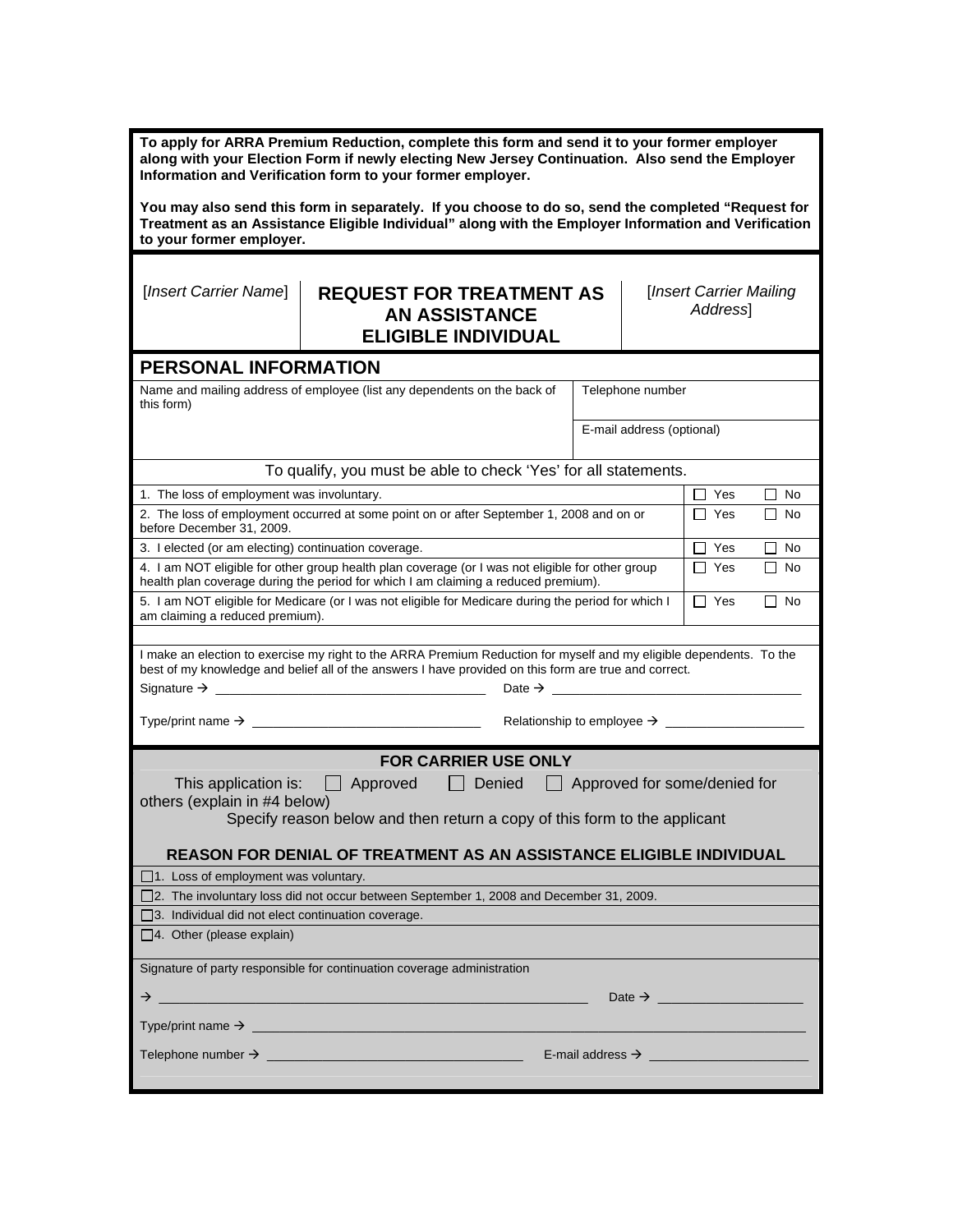|    | DEPENDENT INFORMATION (Parent or guardian should sign for minor children.)                                   |                                                                        |                                                                                                              |                                        |  |  |  |
|----|--------------------------------------------------------------------------------------------------------------|------------------------------------------------------------------------|--------------------------------------------------------------------------------------------------------------|----------------------------------------|--|--|--|
| а. | Name                                                                                                         | Date of Birth                                                          | Relationship to Employee                                                                                     | SSN (or other identifier)              |  |  |  |
|    |                                                                                                              | 1. The former employee elected (or is electing) continuation coverage. |                                                                                                              | Yes<br>П<br>No                         |  |  |  |
|    |                                                                                                              |                                                                        | 2. I (the dependent) am NOT eligible for other group health plan coverage.                                   | $\Box$ Yes<br>$\Box$ No                |  |  |  |
|    |                                                                                                              | 3. I (the dependent) am NOT eligible for Medicare.                     |                                                                                                              | Yes<br>$\Box$ No                       |  |  |  |
|    |                                                                                                              |                                                                        | To the best of my knowledge and belief all of the answers I have provided on this form are true and correct. |                                        |  |  |  |
|    |                                                                                                              |                                                                        |                                                                                                              |                                        |  |  |  |
|    |                                                                                                              |                                                                        |                                                                                                              |                                        |  |  |  |
| b. | Name                                                                                                         | Date of Birth                                                          | Relationship to Employee                                                                                     | SSN (or other identifier)              |  |  |  |
|    |                                                                                                              | 1. The former employee elected (or is electing) continuation coverage. |                                                                                                              | $\Box$ Yes<br>П<br>No                  |  |  |  |
|    |                                                                                                              |                                                                        | 2. I (the dependent) am NOT eligible for other group health plan coverage.                                   | $\Box$ Yes<br>$\Box$ No                |  |  |  |
|    | 3. I (the dependent) am NOT eligible for Medicare.<br>Yes<br>No<br>$\mathsf{L}$                              |                                                                        |                                                                                                              |                                        |  |  |  |
|    |                                                                                                              |                                                                        | To the best of my knowledge and belief all of the answers I have provided on this form are true and correct. |                                        |  |  |  |
|    |                                                                                                              |                                                                        |                                                                                                              |                                        |  |  |  |
|    |                                                                                                              |                                                                        |                                                                                                              |                                        |  |  |  |
| c. | Name                                                                                                         | Date of Birth                                                          | Relationship to Employee                                                                                     | SSN (or other identifier)              |  |  |  |
|    |                                                                                                              | 1. The former employee elected (or is electing) continuation coverage. |                                                                                                              | $\Box$ Yes<br>$\perp$<br>No            |  |  |  |
|    |                                                                                                              |                                                                        | 2. I (the dependent) am NOT eligible for other group health plan coverage.                                   | $\Box$ Yes<br>ΙI<br>No                 |  |  |  |
|    |                                                                                                              | 3. I (the dependent) am NOT eligible for Medicare.                     |                                                                                                              | $\Box$ Yes<br>$\Box$<br>No.            |  |  |  |
|    | To the best of my knowledge and belief all of the answers I have provided on this form are true and correct. |                                                                        |                                                                                                              |                                        |  |  |  |
|    |                                                                                                              |                                                                        |                                                                                                              | Date $\rightarrow$                     |  |  |  |
|    |                                                                                                              |                                                                        |                                                                                                              | Relationship to employee $\rightarrow$ |  |  |  |